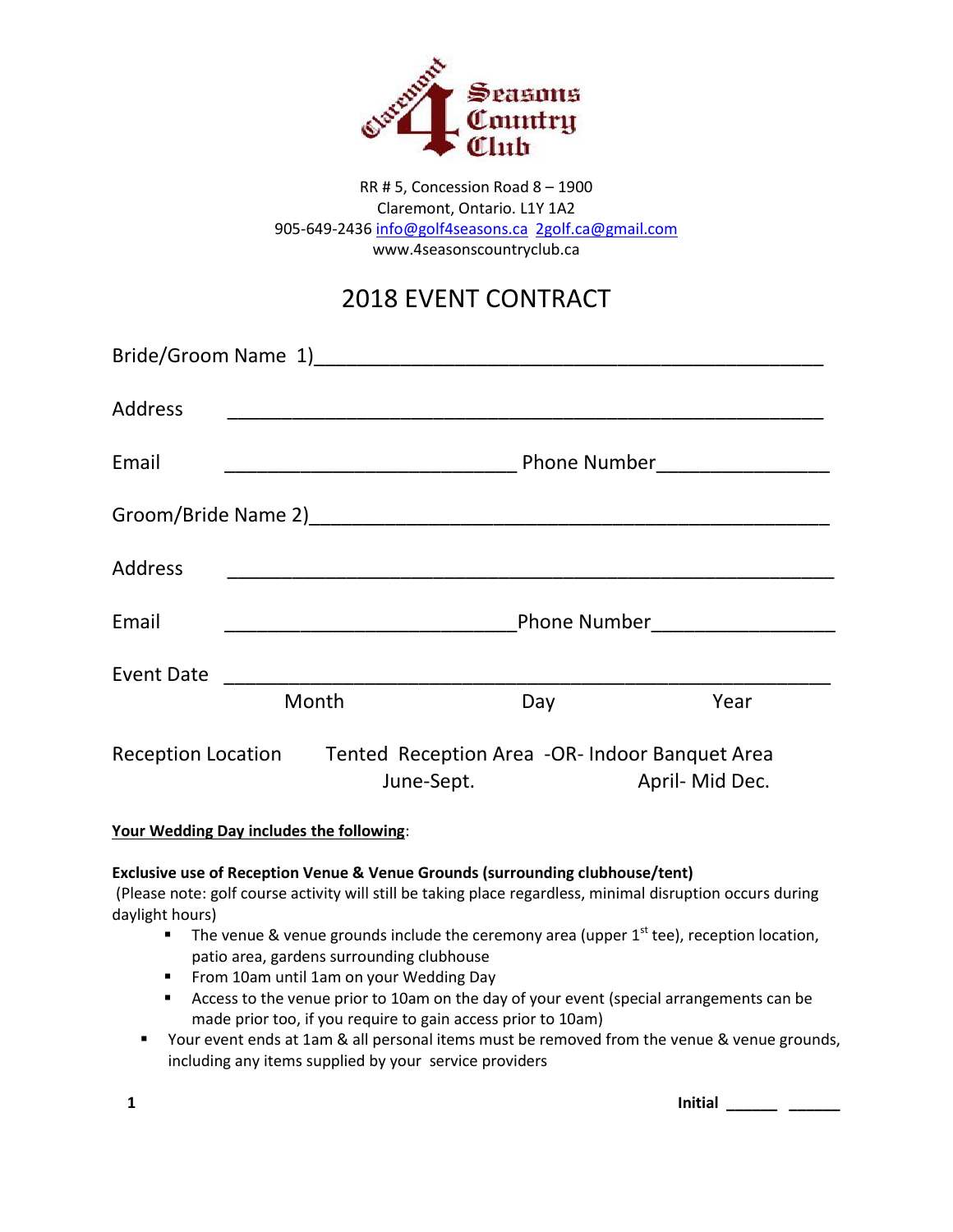

## **Our Venue Manager**

- Will be available to answer all questions leading up to your wedding day, regarding your day, with recommendations, and to assist you with planning your schedule
- On your wedding day they will be your "go to person"
- They will liaise with the rest of the team, including all service providers, and will be in charge of the days schedule
- **THE ST And Term** Your guests will be greeted on arrival, and will ensure they know where everything is
- Will greet and direct Groom and Groomsmen, including their entrance to the ceremony area
- Once the bride arrives, she will be in the venue manager's hands, who will coordinate her walk down the aisle.
- Will be on site for our bridal couple right up until dinner service, and thereafter will be a phone call away for the rest of the team if needed.

## **Your Rehearsal**

- Will be scheduled with the Venue Manager for Wednesday OR Thursday the week of your wedding
- Rehearsal time is limited to maximum of  $\frac{1}{2}$  hour and restricted to use of the ceremony area, for purpose of a rehearsal only, and is open to wedding party and immediate family.
- Access to reception area might not available during rehearsals (due to other events taking place)
- **•** Your are more than welcome to gather in lounge/bar area of the golf course

## **Pre Event Meeting**

- **Will be scheduled with the Venue Manager two to three weeks prior to your wedding day**
- **Meeting(s) will be held on-site at 4 Seasons Country Club**
- Venue Manager, &/or Assistant Venue Manager & Catering Team Leader will attend the meeting to finalize your schedule of events

## **Your Ceremony Includes**:

# **Ceremony location (on upper 1st tee)**

- Cedar rail fence with plants at back of isle and plants/trees at front of isle
- **Signing table with chair(s) for signing during the ceremony**
- **White plastic bistro chairs, with seating up to 200 guests**
- Red carpet placed on cart path at the end/back of the isle

## **Or a Ceremony location in the Marquis Reception Tent/Indoors Banquet Area**

- **Plants at the back of isle and plants/trees at front of isle**
- $\blacksquare$  Signing table with chair(s) for signing during the ceremony
- Chairs for immediate family and elders
- **EXEC** Guests will comfortably view the ceremony by gathering around or from the guest tables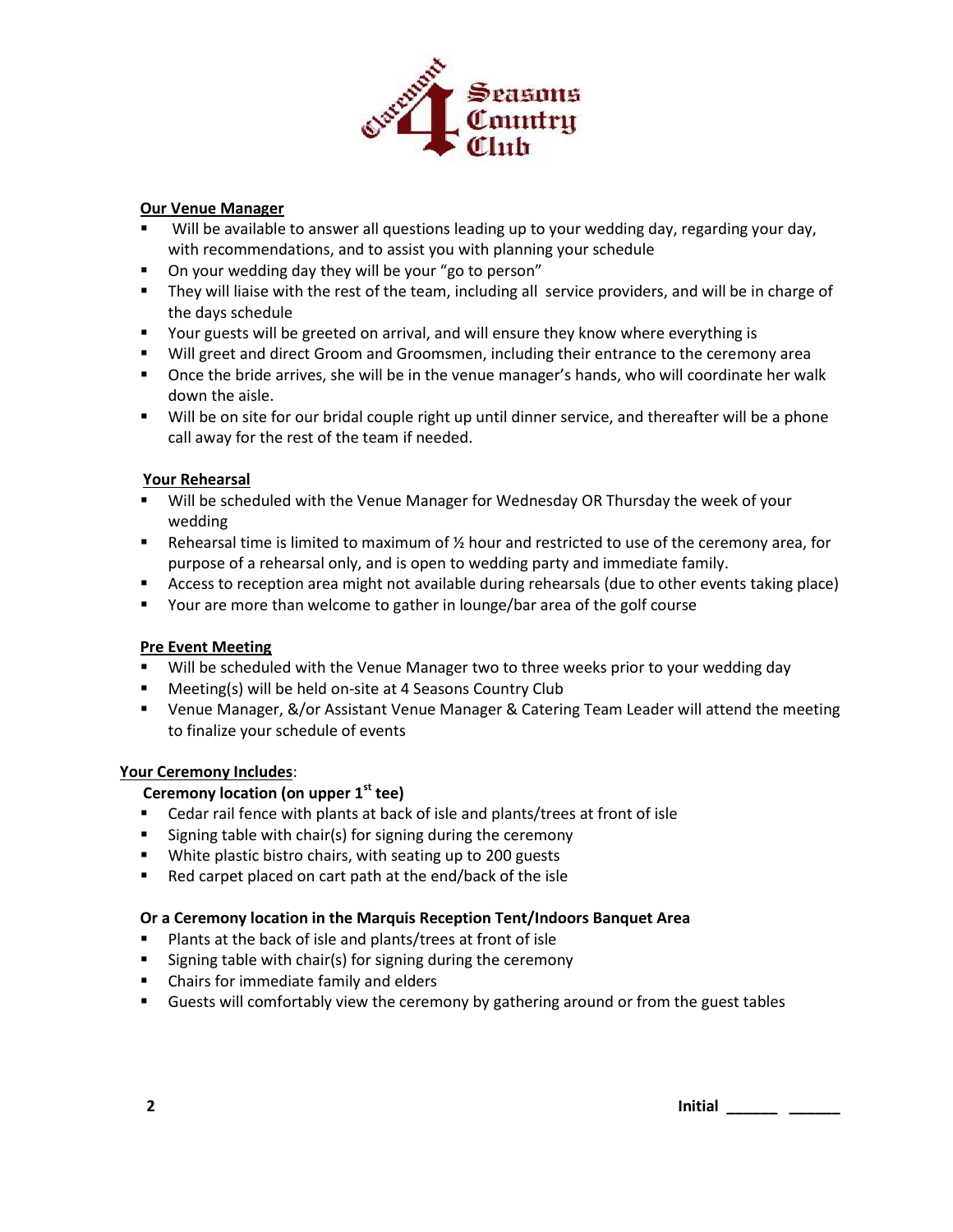

## **Your Officiate is a personal service provider that the couple will arrange outside this contract**

- 4 Seasons Country Club does not receive any gratuity from your Officiate
- Don't forget your marriage license, be sure to arrange 1-2 months in advance to wedding

## **Your Reception Includes: (one of the two areas)**

# **Marquis Reception Tent (seating capacity up to 200 guests)**

- The marquis tent is clear span, 50' x 100', no center poles
- Ceiling draped with 6 white ceiling swags with a string of lights in each panel
- Flooring is interlock brick, with a heavy duty resin dance floor sitting on top mid area of tent for dancing
- **Electrical in all 4 corners and behind head table**
- **FIGOT FALK** Floor fans for warmer days, and upright patio heaters for cooler evenings
- Head table options are sweetheart, rectangle or round
- 60" round guest tables, can seat maximum 9 guests per table, with white bistro chairs that are covered with either white, black or Ivory chair covers
- Rectangle/large oval tables for DJ, gifts & any other specialty tables you require
- **Podium for speeches (arrange a microphone with the DJ)**
- Plants (such as ferns & potted flowers) provided throughout inside perimeter of the marquis tent

## **Indoor Banquet Area (seating capacity up to 125 guests)**

- Classic country décor, with field stone fire place from floor to ceiling –wood burning (only used during heating season; spring or fall)
- Brass chandeliers hanging from the ceiling, with 4 white or ivory ceiling swags with lights
- Room decorated with antiques and simple décor
- **IFM** Indoor room temperature controlled (heated or air conditioning)
- Hardwood floor area for dancing
- Head table options are sweetheart, L shaped up to 12 bridal party members, or round
- 60" round guest tables, can seat maximum 9 guests per table, with padded vinyl stackable banquet chairs, that are covered with either white, or Ivory chair covers
- Back drop with sheer White or Ivory fabric behind head table
- **Podium for speeches (arrange a microphone with the DJ)**

## **Catering**

- The approved caterer(s) will provide you with exceptional quality, service and attention to detail. Caterer providing food service must be a licensed business & in good standing with health department (proof of such will be required to be shown to Venue Manager)
- **The caterer will be responsible for all food production, staffing/service, plate** ware/dishes for your event
- You will deal directly with your caterer to arrange the style of meal that suits you.
- On the day of your event the approved caterer and catering team will liaise directly with Venue Manager &/or Assistant Manager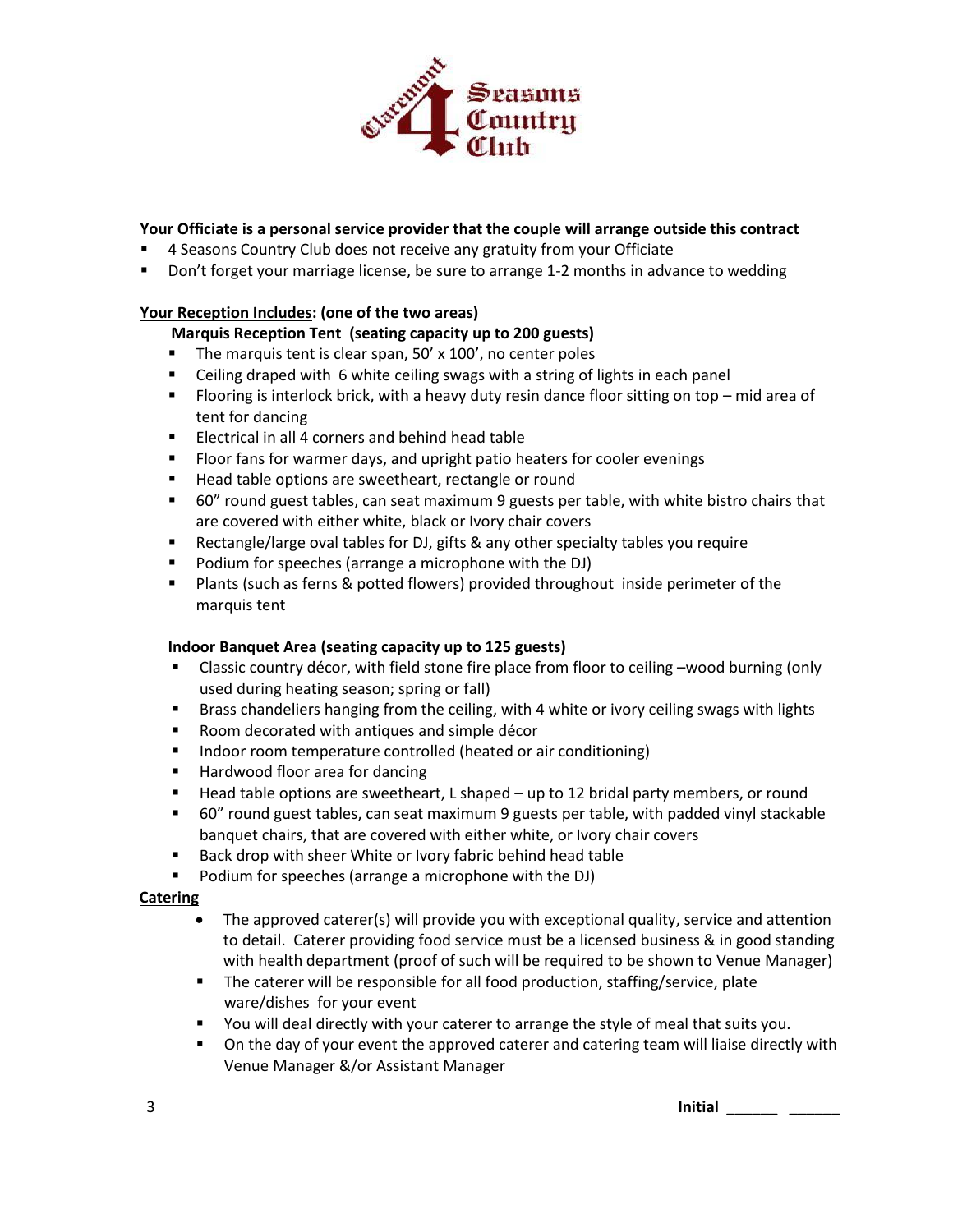

- **The approved caterer will be bound by the catering agreement as set out by 4 Seasons** Country Club and will provide you with a signed copy when requested.
- The approved caterer is a personal service provider that the Couple/Bride/Groom will arrange outside of this contract
	- $\cdot$  You will be bound by the payment terms & conditions as set out by the approved caterer
	- 4 Seasons Country Club does not receive any gratuity from approved caterer.

#### **DJ**

- **4 Seasons Country Club will gladly recommend a DJ Company for your Wedding Day that** provides an exceptional quality, service and attention to detail. Everything you want in a DJ to make your day perfect.
- **Please contact the Venue Manager directly for this contact information**
- You will deal directly with the DJ Company to arrange the style of music best suited for your event.
- On the day of your event the DJ will liaise directly with the Venue Manager &/or Assistant Manager
- The DJ Company is a personal service provider that the couple/bride/groom will arrange outside this contract.
	- $\div$  You will be bound by the payment terms and conditions as set out by the DJ Company
	- 4 Seasons Country Club does not charge nor receive any gratuity from the DJ Company

## **Photography on Your Wedding Day**

- <sup>4</sup> 4 Seasons Country Club will gladly recommend a Photographer for your Wedding Day that has provided our couples with exceptional quality, attention to detail, and they know the 4 Seasons Country Club grounds well.
- **Please contact Venue Manager directly for this contact information**
- The Wedding Party will be served complimentary refreshments and appetizers during the photo session.
- 4 Seasons Country Club will permit couple to have free use of the grounds ahead of time for an engagement photo shoot or in the future for family, baby, anniversary photos, provided this is scheduled with Venue Manager ahead of time
- 4 Seasons Country Club provides the use of two golf carts for Couple and photographer(s), to obtain photos not near the clubhouse
	- The photographer(s) is a personal service that the couple/bride/groom will arrange outside this contract
	- 4 Seasons Country Club does receive photos of the grounds per event, at no cost to our couples

**Initial** \_\_\_\_\_\_\_\_\_\_ \_\_\_\_\_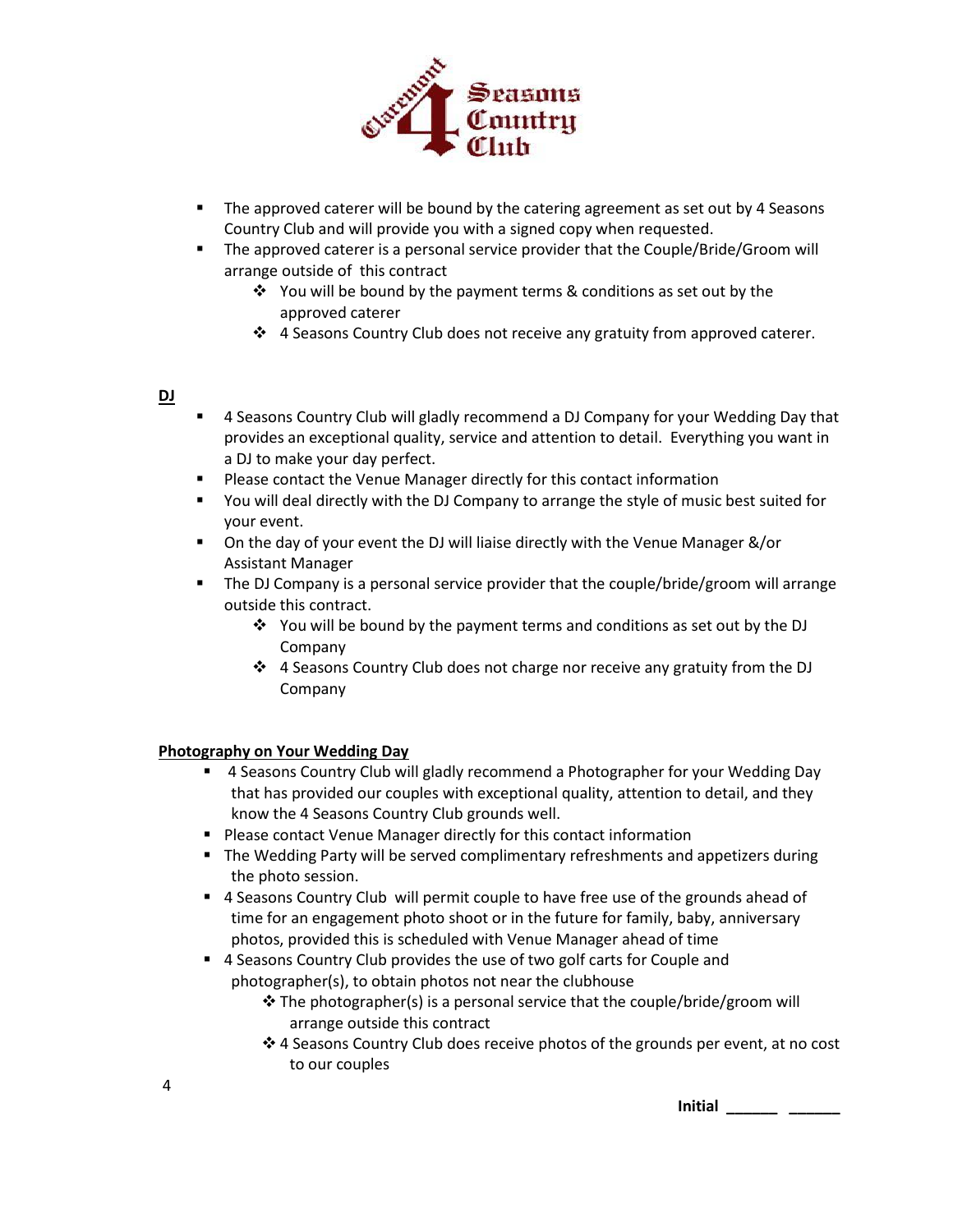

## **Photography Policy**

- **The photographer(s) acknowledges the policy below, and has a valid photography** contract with couple
- The photographer(s) must abide by this policy while working at 4 Seasons Country Club.
- 4 Seasons Country Club is a private property and the owners take great pride in the grounds/golf course
- 4 Seasons Country Club staff member will accompany the bridal party/couple at times and take photos during your event for use by 4 Seasons Country Club. These photos are amateur and are used on the 4 Seasons Country Club website, 4 Seasons Face book page and other forms of advertising. We would love to show off our couples and use only the best photos of the day
- 4 Seasons Country Club acknowledges you've hired a professional photographer for your special day, and can assure you and your professional photographer(s) that our staff photographer won't use flash photography, nor communicate with any of the wedding party or guests to obtain a photo.
- Your photographer will have access to the venue grounds surrounded by the clubhouse and approved locations on the golf course (such as bridge on Hole #11), contact Venue Manager for details.
- Pets brought in for the photography session are to be approved by 4 Seasons management
- 4 Seasons Country Club management and staff reserve the right to deny access for photography to areas on the property for safety, privacy or misuse of property
- We invite your photographer(s) to tour the grounds with you prior to your wedding day, to select the perfect photo locations – we can suggest many awesome sites on the grounds. Please, ensure your photographer books an appointment with Venue Manager

## **Approved Décor on Your Wedding Day**

- You may personally bring in tabletop décor for reception hall
	- $\cdot \cdot$  This includes all tabletop décor for guest, specialty, head table, provided it is placed on the tables. Our Assistant Manager will set up this décor for you on your wedding day.
	- $\div$  Candles for guest tables provided they are contained ex. mason jars, glass vases, etc. No exposed/open flame permitted. You must provide a sample or photo of your candle or container for approval, prior to use by email [info@golf4seasons.ca](mailto:info@golf4seasons.ca) o[r 2golf.ca@gmail.com](mailto:2golf.ca@gmail.com)
- Your own seating chart, for placement on our easel, incl. as part of your venue contract
- Your own floral arrangements for the ceremony service &/or reception table
- Real flower petals or bubbles for use in the ceremony service, chair decor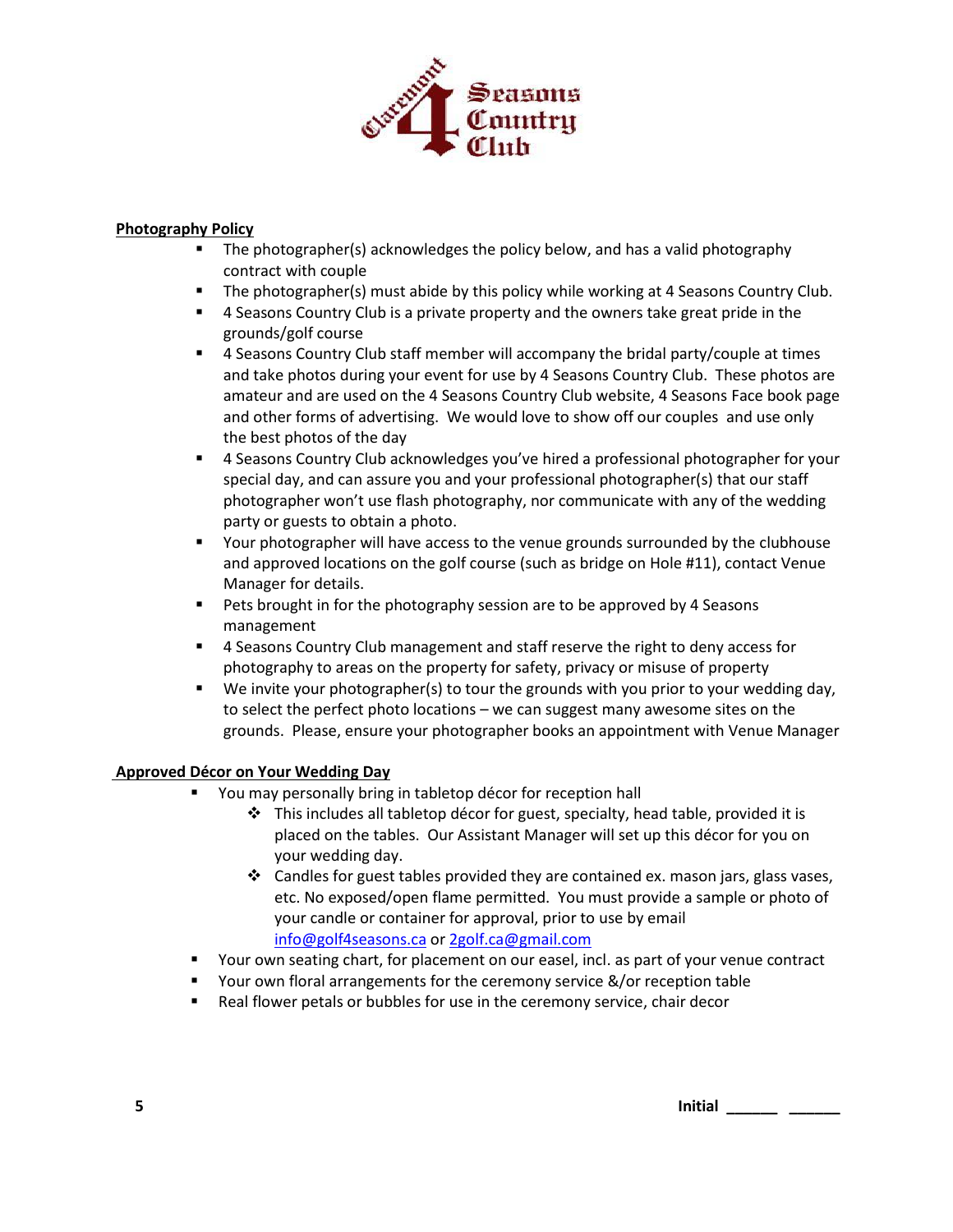

## **Restricted Decor on Your Wedding Day**

- The use of any decor item(s) that is not specifically listed above under approved decor, including but not limited to:
	- $\div$  The use of confetti, rice, fake flowers petals or seeds
	- ◆ Any type of flame or sparkler, or balloon that contains a flammable fluid, other than approved candles for guest tables

## **Bar Service**

- 4 Seasons Country Club is licensed under the AGCO
- **Party Alcohol Liability Insurance** must be provided to 4 Seasons Country Club (Legal name: 4 Seasons Investments Inc (Claremont)). This may be purchased online at [www.palcanada.com](http://www.palcanada.com/) or through your own Insurance Broker
	- $\div$  The liability insurance must carry a minimum of \$1 million insurance
	- Coverage must start at 10am day of event until 12noon the day after the event
- **Adequate food** must be served during all times while alcohol is being served ❖ Please discuss & arrange this with approved caterer
- **Bar Service** area is located inside the building/clubhouse or marquis tent area
- Hours of service are from 3pm to 12:30pm
- **Alcohol use will be restricted to Reception area, designated patio and green grass** locations on the golf course. Alcohol is not permitted on driveway or parking lot area
- 4 Seasons Country Club supplies 1-2 Smart Serve bartenders , included as part of your venue contract
- Bartenders are not authorized to serve shots or doubles & we prohibit the use of energy drinks
- You decide on the type of bar service (cash, host/open bar, tickets or subsidized)
- 4 Seasons Country Club will provide pricing for various bar services, and will arrange outside from the venue contract
- **Collection jars are for bartender tips only and will be used at bartender's discretion.** Collection jars are prohibited at all times during your event
- Glass & plastic glasses for bar service are supplied by 4 Seasons Country Club, included as part of your contract
- Visa or MC authorization form must be signed at your pre-event meeting
- An invoice will be provided within five days following your event with the total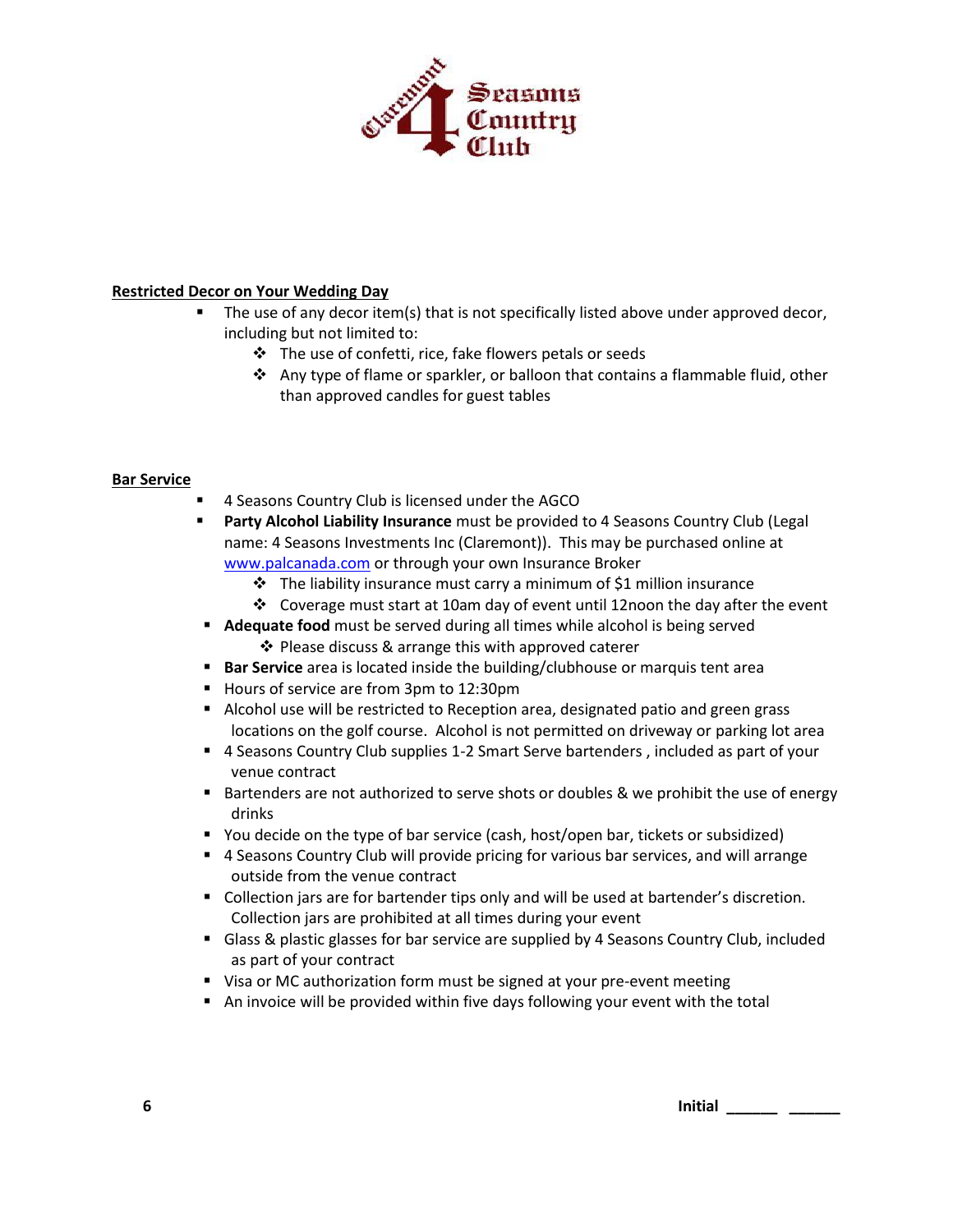

## **4 Seasons Country Club Site Information**

- Wheelchair access is available for drop off and parking
- There is wheelchair access to the ceremony area, reception/clubhouse and washroom
- **Parking lots are lighted**
- **Indoor washroom facilities are located in the main clubhouse**
- **There is an outdoor, non smoking patio with seating**
- **Smoking designated outdoor smoking area is located behind the reception tent** Includes cruiser tables Smoking is prohibited outside clubhouse area (back kitchen, staffing areas)

## **4 Seasons Country Club Event Set Up & Tear Down**

- **Please provide the Venue Manager with a copy of your seating plan at your pre-event** meeting so that our team can prepare for your event
	- $\cdot \cdot$  Include the number of tables and number of guests at each table including the head table
	- $\triangleq$  Include the number of speciality tables for head, guest, DJ, cake, gift, etc
	- Our Venue Manager will provide the caterer with a copy of the seating plan
- The 4 Seasons Country Club team will not dismantle, pack, load into vehicles, or in any way be responsible for any items, other than those supplies and owned by 4 Seasons
- All items not supplied or owned by 4 Seasons Country Club must be removed promptly at 1am on the day of your event; next day pick up might not be available

## **Damages**

- **4 Seasons Country Club reserves the right to inspect and control all private functions**
- A damage deposit of \$750 in the form of a post dated cheque is required when the event contract is signed, dated for the date of your event
- **The security deposit will not be cashed unless you are advised that damages have** occurred
- The remaining balance of the security deposit will be refunded within 7 business days
- Damages beyond \$750 will be your responsibility and will be billed to you directly
- Liability for damages will be charged accordingly
- 4 Seasons Country Club is not responsible for damage or loss of personal property or injury.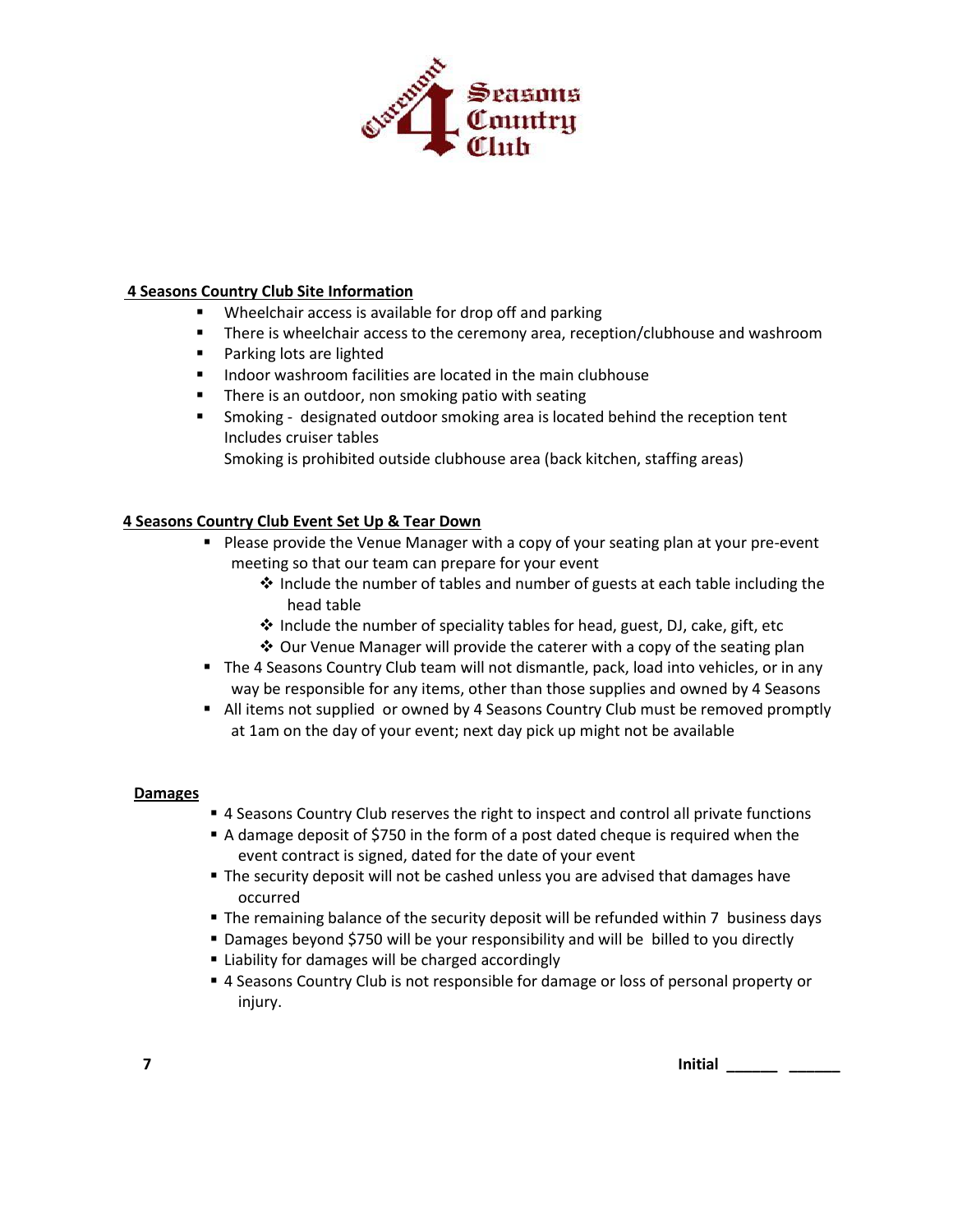

#### **Force Majeure**

 The agreement by 4 Seasons Investments Inc. is subject to acts of God, government authority, disaster strikes, civil disorders or other emergencies, any of which make it illegal or impossible for 4 Seasons Country Club to provide the services for your event. It is understood and provided that this agreement may be terminated for any one or more such reasons, by written notice from 4 Seasons Country Club/ 4 Seasons Investments Inc. to the client, without liability to 4 Seasons Investments Inc.

#### **Limited Liability**

- **4** Seasons Investments Inc. shall not be responsible for any injuries or loss suffered by any person, including death, or any loss of, damage to any property belongings to the clients or their invitees, or caused to others by clients or their invitee**s**
- **4 Seasons Country Club does not accept responsibility for any personal belongings**
- Please note that there is open water, hills, environmentally sensitive areas and large open areas on the grounds/golf course of 4 Seasons Country Club
- All children must be supervised at all times and must remain with their parents or guardian at all times

#### **Cancellation**

- All payments to 4 Seasons Investments Inc. are non-refundable, and are not transferrable to any other person
- Unfortunately we are unable to make exceptions. In the event of a date change 25% of the deposit will be applied as an administration fee and the balance of deposit will be applied to the new function event date. Please note the new event date is to be held within two years from the date or original event. A new contract must be signed for the re-scheduled event date.
	- $\cdot \cdot$  You will be bound to any and all price changes and or increases for the new event date
	- You will be bound to any and all contract changes for the new event date
	- $\cdot \cdot$  In the event a client cancels their event date a 2<sup>nd</sup> time the original deposit and all other payments are forfeited.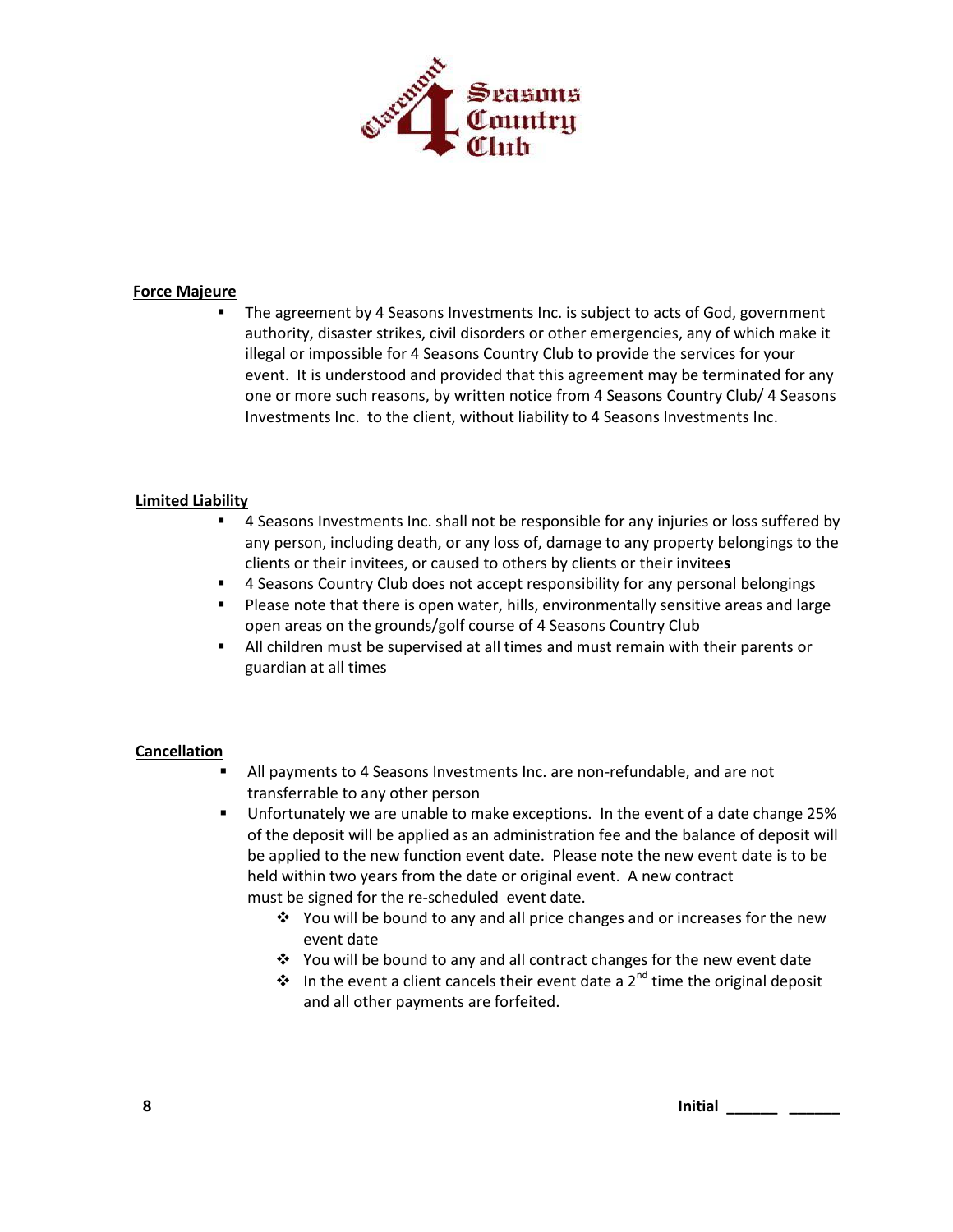

## **Payment Information**

- 4 Seasons Country Club accepts payment by check, debit or electronic funds transfer for the \$1000 deposit, required upon signing your event contract
- **Post dated cheques for the remaining payments & damage deposit are required at** time of signing
- A post-dated check may be replaced by electronic transfer provide the transfer is received 7 days prior to the post-dated check date. Upon receipt of the electronic transfer the post-dated check will be destroyed
- **Please ensure your payments are made on time to retain your event date**
- \$100 service charge will apply to any payment that fails to clear. Failure to replace the payment within 24 hours will terminate this contract
- 4 Seasons Country Club does not accept credit card payments for deposits.

#### **Venue Rental Rates**

| Saturday Pricing, Including Sundays on Long Weekends (Canada Day, Civic<br>Holiday, Labour Day) |                                                                                                |  |  |  |
|-------------------------------------------------------------------------------------------------|------------------------------------------------------------------------------------------------|--|--|--|
|                                                                                                 | Tented area/Marquis $$7,250$ plus taxes (13% HST = \$8192.50)                                  |  |  |  |
|                                                                                                 | Indoor reception area \$5,250 plus taxes (13% HST = \$5932.50)                                 |  |  |  |
| $\blacksquare$                                                                                  | Sunday through Friday Pricing (Excluding Sundays that fall on Long Weekends)                   |  |  |  |
|                                                                                                 | Tented area/Marquis $$5,250$ plus taxes (13% HST = \$5932.50)                                  |  |  |  |
|                                                                                                 | Indoor reception area \$3,250 plus taxes (13% HST = \$3672.50)                                 |  |  |  |
|                                                                                                 | Deposit breakdown: (Deposit 2, 3 & 4 are broken into equal payments)                           |  |  |  |
|                                                                                                 |                                                                                                |  |  |  |
| \$1000 is due today at signing                                                                  |                                                                                                |  |  |  |
|                                                                                                 |                                                                                                |  |  |  |
|                                                                                                 | \$____________________ is due 9 months before the event, post dated cheque required at signing |  |  |  |
|                                                                                                 |                                                                                                |  |  |  |
| \$.                                                                                             | is due 6 months before the event, post dated cheque required at signing                        |  |  |  |
|                                                                                                 |                                                                                                |  |  |  |
| $\mathsf{s}_-$                                                                                  | is due 1 month before the event, post dated cheque required at signing                         |  |  |  |
|                                                                                                 |                                                                                                |  |  |  |

**9 Initial \_\_\_\_\_\_ \_\_\_\_\_\_\_**